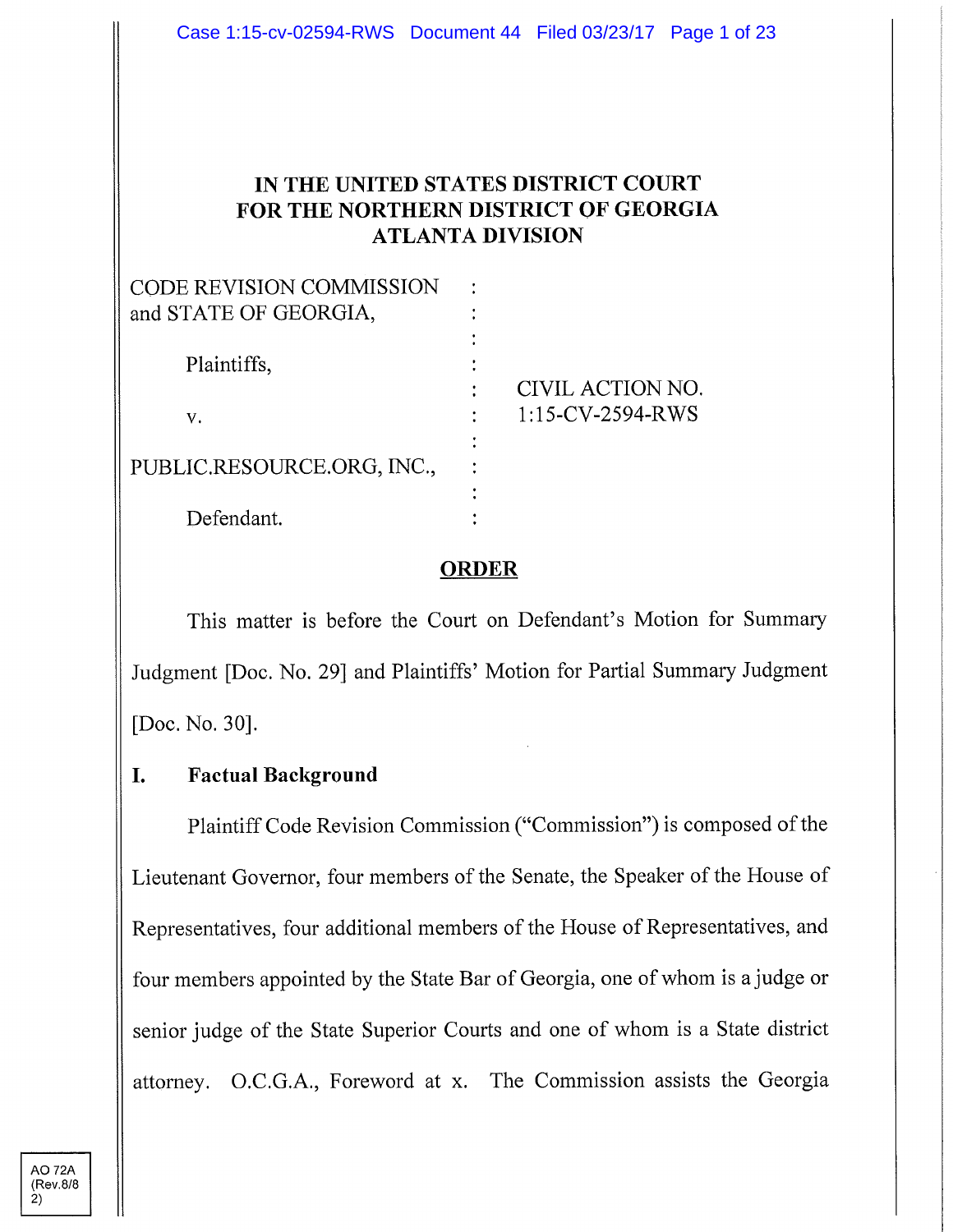legislature in publishing the laws it enacts in the Official Code of Georgia ("O.C.G.A.") [Doc. No. 29-1, ¶ 12, admitted; Doc. No. 17, ¶ 82]. The Commission was created by the General Assembly in 1977 and was tasked with selecting a publishing firm "possessing the necessary expertise and manpower to accomplish a complete remodification [of the state's laws] as quickly as possible." O.C.G.A., Foreword at ix-x. From five law publishers, the Commission selected The Michie Company to prepare and publish what would become the O.C.G.A. and entered into a contract. Id, at x.

The Commission itself developed the uniform numbering system and rules of style used in the new (1981) Code and adopted an arrangement into 53 Code titles. Id. at xi. Upon completion of the editorial process, a manuscript entitled the *Code of Georgia 1981 Legislative Edition* was prepared, presented to the General Assembly, and enacted at the 1981 extraordinary session of the General Assembly [Doc. No. 29-1, ¶19, admitted]. Annotations, indexes, editorial notes, and other materials have been added to that manuscript to produce the O.C.G.A., the first official Code to be published under authority of the State of Georgia since the Code of 1933  $[\underline{Id.}]$ .

On October 3, 2006, the Commission issued a Request for Proposals, and

AO 72A {Rev.8/8 2)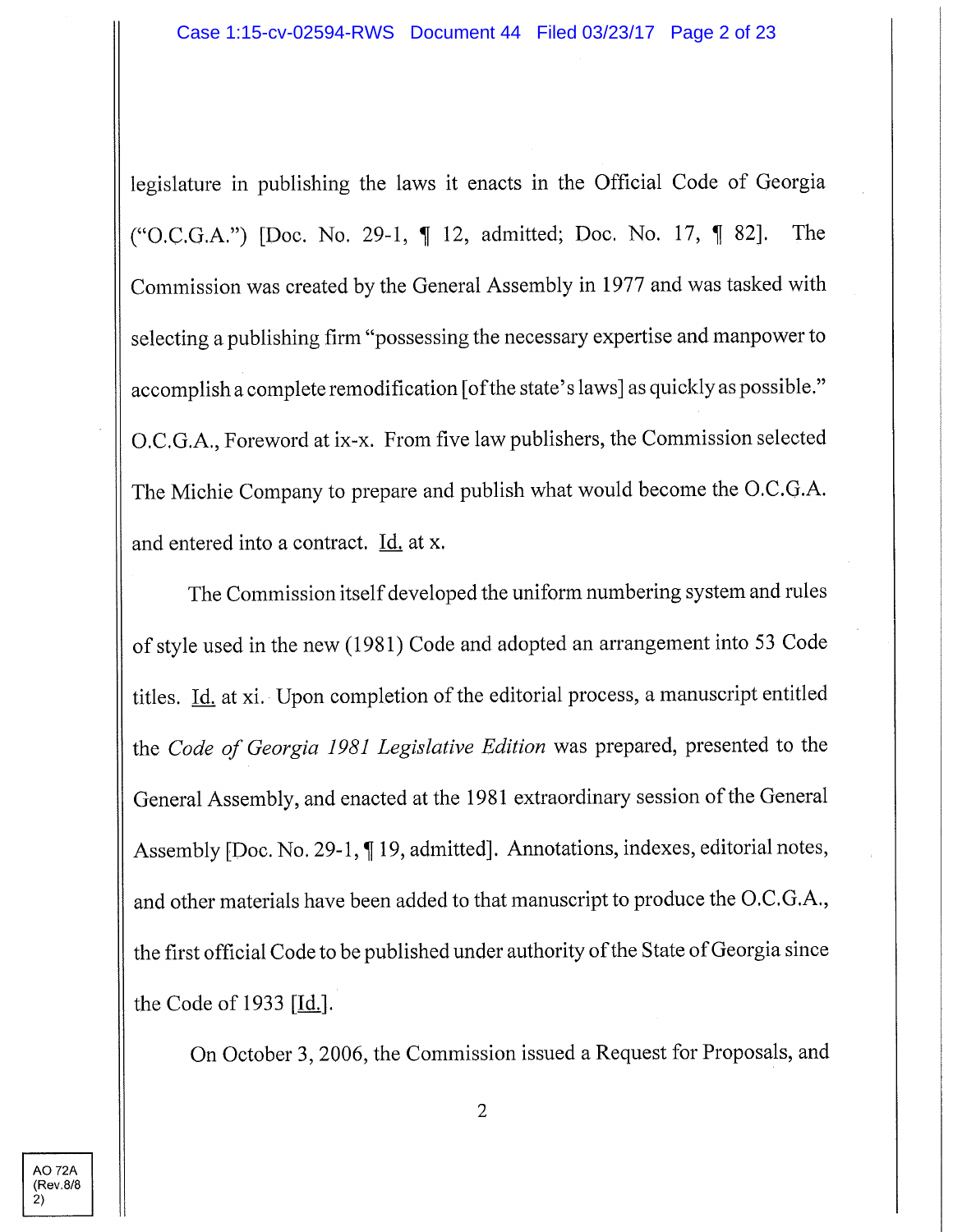on December 27, 2006, the Commission entered a new Agreement for Publication ("Agreement") with Matthew Bender & Co. Inc. ("Lexis/Nexis") [Doc. No. 29-1, ^ 20, admitted; Doc. No. 29-8]. The Agreement requires the official Code to include not only the statutory provisions, but also "annotations, captions, catchlines, headings, history lines, editorial notes, cross-references, indices, title and chapter analyses, research references, amendment notes. Code Commission notes, and other material related to or included in such Code at the direction ofthe Commission" [Doc. No. 29-8, p. 2]. Each O.C.G.A. volume and supplement therefore contains statutory text and non-statutory annotation text, including judicial decision summaries, editor's notes, research references, notes on law review articles, summaries of the opinions of the Attomey General of Georgia, indexes, and title, chapter, article, part, and subpart captions, which are all prepared by Lexis/Nexis under the requirements of the Agreement [Doc. No. 17,  $\P\P$  1-3, 9, 18, and 26].

The Agreement provides that the Commission, not its hired publisher, has "the ultimate right of editorial control" both over all material contained in the O.C.G.A. and over what material is selected to become part of the O.C.G.A. [Doc.] No. 29-8, p. 2]. The Agreement requires Lexis/Nexis to follow the Commission's

AO 72A (Rev.8/8 2)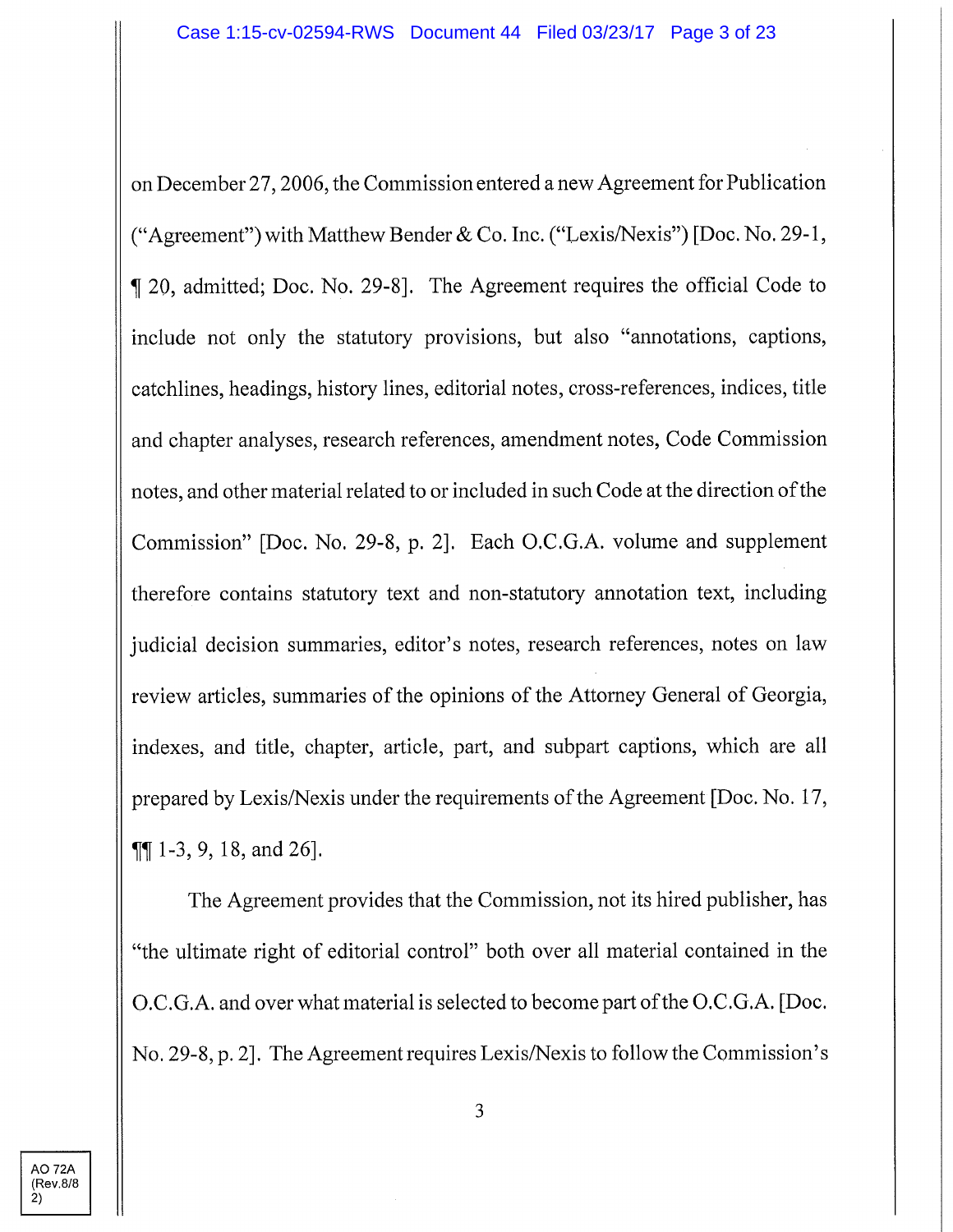detailed publication manual, which "reflect[s] those specific content, style and publishing standards of the Code as adopted, approved or amended from time to time by the Commission or its staff pursuant to Code Section 28-9-3 of the Official Code of Georgia Annotated" [*Id.*]. Additionally, the Agreement requires that Lexis/Nexis summarize "all published opinions of the Georgia Supreme Court and the Court of Appeals of Georgia, and all published opinions of the United States Supreme Court and other federal courts that arose in Georgia and construed Georgia general statutes, whether such decisions favor plaintiffs, defendants, or the prosecution"  $[\underline{Id}]$ , p. 4]. The Agreement similarly provides that research references and legislative history are included in the O.C.G.A. [Id., pp. 5-6].

The Agreement requires that Lexis/Nexis provide Georgia's statutes in an un-annotated form on a website that the public can access for free using the Internet [Doc. No. 29-8, pp. 12-13; Doc. No. 17,  $\P$ [ 73-75]. The free public website contains only the statutory text and numbering of the O.C.G.A. [Doc. No. 17, II 73, 75]. The Agreement requires Lexis/Nexis to track usage of the unannotated Code and to report annually to the Commission the amount of usage and the effect of subscriptions to the Code in print and on CD-ROM [Doc. No. 29-8, p. 13]. The Agreement requires Lexis/Nexis to provide appropriate copyright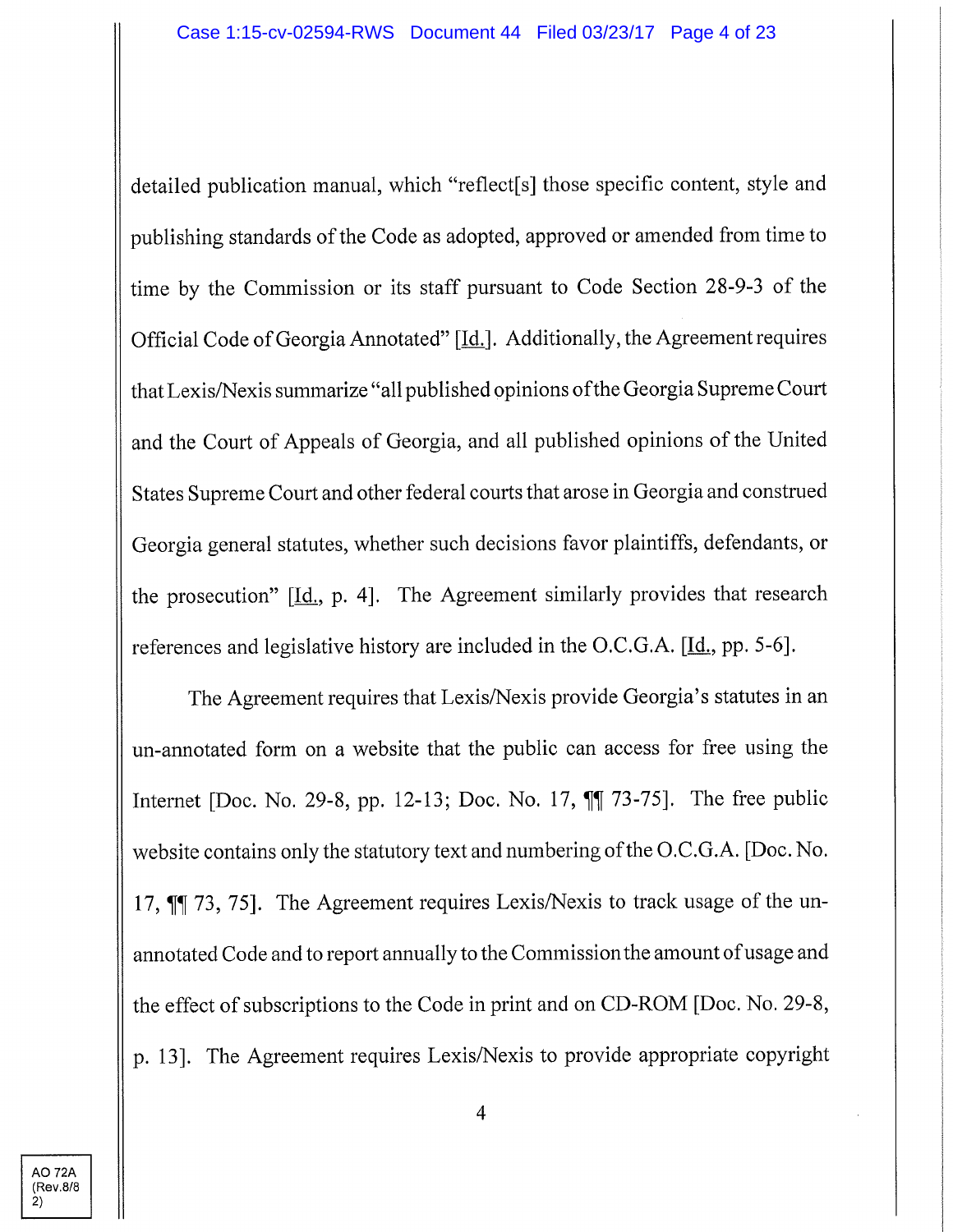notice on both the free public website and the online O.C.G.A. available as part of the Lexis/Nexis for-profit online services and to notify visitors that any reproduction of the O.C.G.A. other than the statutory text and numbering is prohibited [Doc. No. 29-8, p. 13].

In Georgia, Lexis/Nexis has the exclusive right to publish and sell the O.C.G.A. as a printed publication, on CD-ROM and in an online version, and Lexis/Nexis receives income from its sales of the O.C.G.A. [Doc. No. 17,  $\P$ **]** 84-85]. The Commission, however, only receives royalties from the licensing fee for the CD-ROM and online versions ofthe O.C.G.A. [Doc. No. 29-1, **^f** 37, admitted]. In fiscal year 2014, the Commission received \$85,747.91 in licensing fee royalties  $[\underline{Id.}, \P 38,$  admitted].

To make the O.C.G.A., including the annotations, available on the Internet, Public Resource purchased all 186 printed volumes and supplements of the O.C.G.A., scanned them all, and then posted those copies on its website: https://law.resource.org [Doc. No. 17,  $\P$ ]34-36]. Public Resource also distributed copies of the entirety of the O.C.G.A. contained on USB thumb drives to the Speaker of the House, Georgia House of Representatives, Mr. Wayne Allen, Legislative Counsel, Office of Legislative Counsel, Georgia General Assembly,

**AO 72A** (Rev.8/8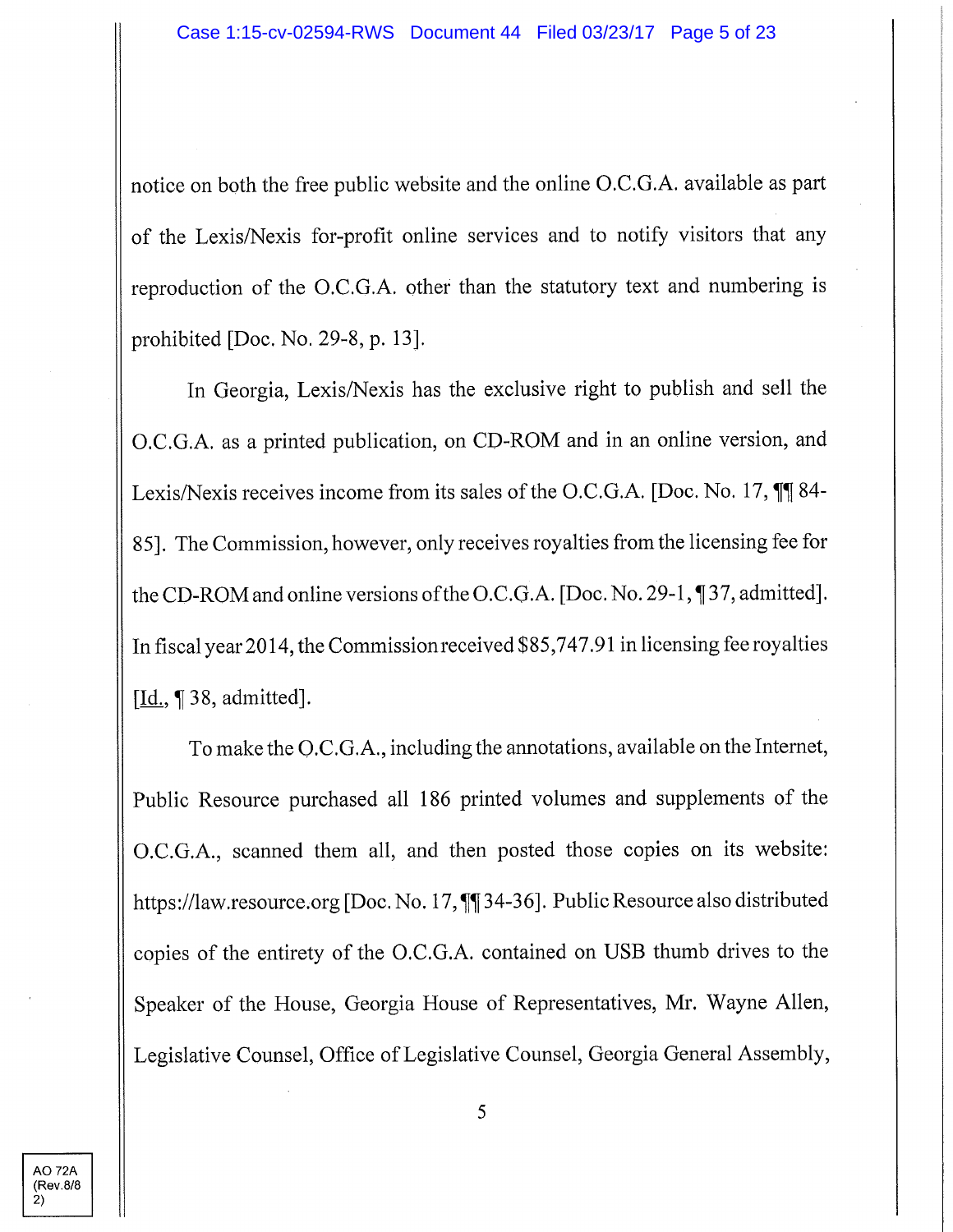and other members of the State of Georgia legislature  $[\underline{Id}, \P \P$  63-64]. Public Resource actively encourages all citizens to copy, use, and disseminate the O.C.G.A. volumes and to create works containing them [Doc. No. 29-1,  $\P$  74, admitted].

This action was filed on July 21, 2015 [Doc. No. 1]. On October 8, 2015, Plaintiffs filed an Amended Complaint with claims for direct and indirect copyright infringement [Doc. No. 11]. Plaintiffs seek injunctive relief and removal of any infringing materials from the Internet  $[\underline{Id}]$ . Defendant filed a Counterclaim which seeks a judgment of non-infringement [Doc. No. 16].

After the Commission commenced this action. Public Resource purchased and copied the 2015 volumes and supplements of the O.C.G.A. and posted them on its website [<u>Id.,</u> 146]. In addition, Public Resource posted the copies on the Internet archive website, www.archive.org  $[\underline{Id.}, \P]$  50-52, 54-56].

### **II.** Legal Standard

Federal Rule of Civil Procedure 56 requires that summary judgment be granted "if the movant shows that there is no genuine dispute as to any material fact and the movant is entitled to judgment as a matter of law." FED. R. CiV. P. 56(a). "The moving party bears 'the initial responsibility of informing the  $\dots$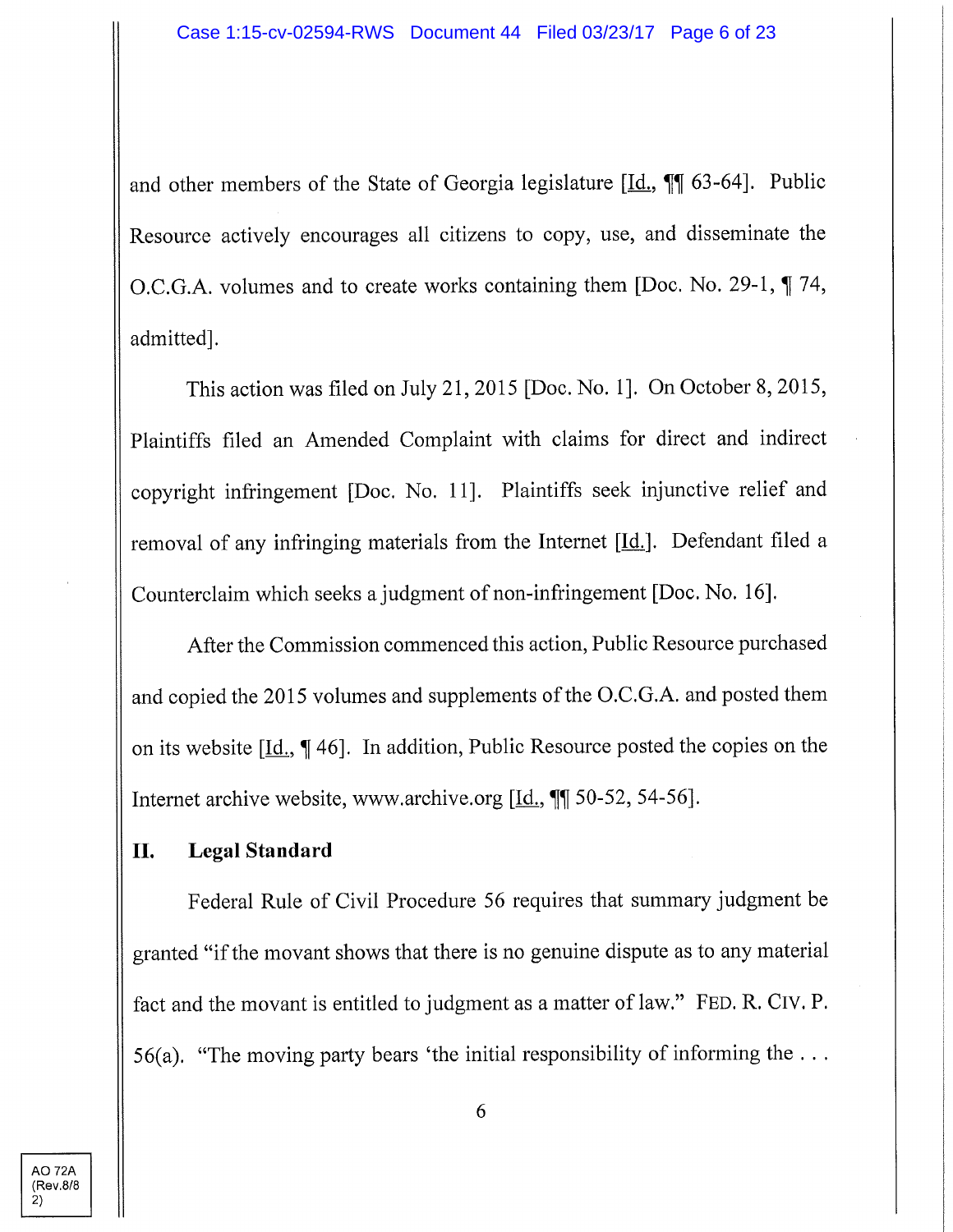court of the basis for its motion, and identifying those portions of the pleadings, depositions, answers to interrogatories, and admissions on file, together with the affidavits, if any, which it believes demonstrate the absence of a genuine issue of material fact." Hickson Corp. v. N. Crossarm Co., 357 F.3d 1256, 1260 (11th Cir. 2004) (quoting Celotex Corp. v. Catrett. 477 U.S. 317, 323 (1986) (internal quotations omitted)). Where the moving party makes such a showing, the burden shifts to the non-movant, who must go beyond the pleadings and present affirmative evidence to show that a genuine issue of material fact does exist. Anderson v. Liberty Lobby, Inc., 477 U.S. 242, 257 (1986).

The applicable substantive law identifies which facts are material. Id. at 248. A fact is not material if a dispute over that fact will not affect the outcome of the suit under the governing law. Id. An issue is genuine when the evidence is such that a reasonable jury could return a verdict for the non-moving party. Id. at 249-50.

In resolving a motion for summary judgment, the court must view all evidence and draw all reasonable inferences in the light most favorable to the nonmoving party. Patton v. Triad Guar. Ins. Corp.. 277 F.3d 1294, 1296 (11th Cir. 2002). But the court is bound only to draw those inferences that are reasonable.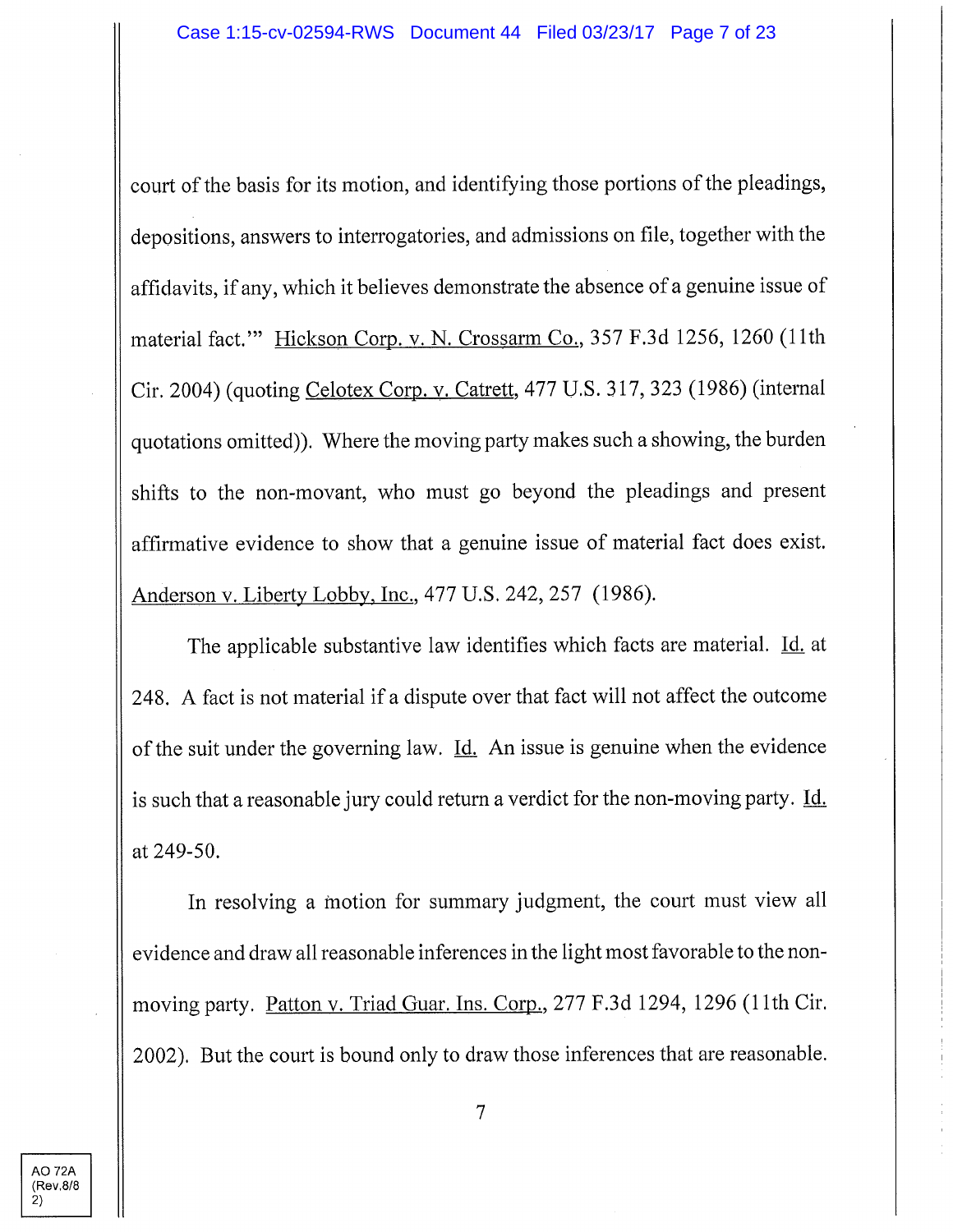"Where the record taken as a whole could not lead a rational trier of fact to find for the non-moving party, there is no genuine issue for trial." Allen v. Tyson Foods, Inc., 121 F.3d 642, 646 (11th Cir. 1997) (quoting Matsushita Elec. Indus. Co. v. Zenith Radio Corp., 475 U.S. 574, 587 (1986)). "If the evidence is merely colorable, or is not significantly probative, summary judgment may be granted." Anderson, 477 U.S. at 249-50 (internal citations omitted); see also Matsushita, 475 U.S. at 586 (once the moving party has met its burden under Rule 56(a), the nonmoving party "must do more than simply show there is some metaphysical doubt as to the material facts").

### **III. Analysis**

Defendant has filed a Motion for Summary Judgment [Doc. No. 29]. Plaintiffs have filed a Motion for Partial Summary Judgment [Doc. No. 30] because Plaintiffs do not request judgment as to the 2015 works, which at the time of briefing were yet to be registered. In support of its motion. Defendant contends that the Court should grant summaryjudgment for two reasons: (1) the annotations to the O.C.G.A. are not copyrightable due to the unusual circumstances in Georgia in which the O.C.G.A., the only official Code of Georgia, includes the annotations; and (2) even if the annotations are copyrightable, Defendant's use

**AO 72A** (Rev 8/8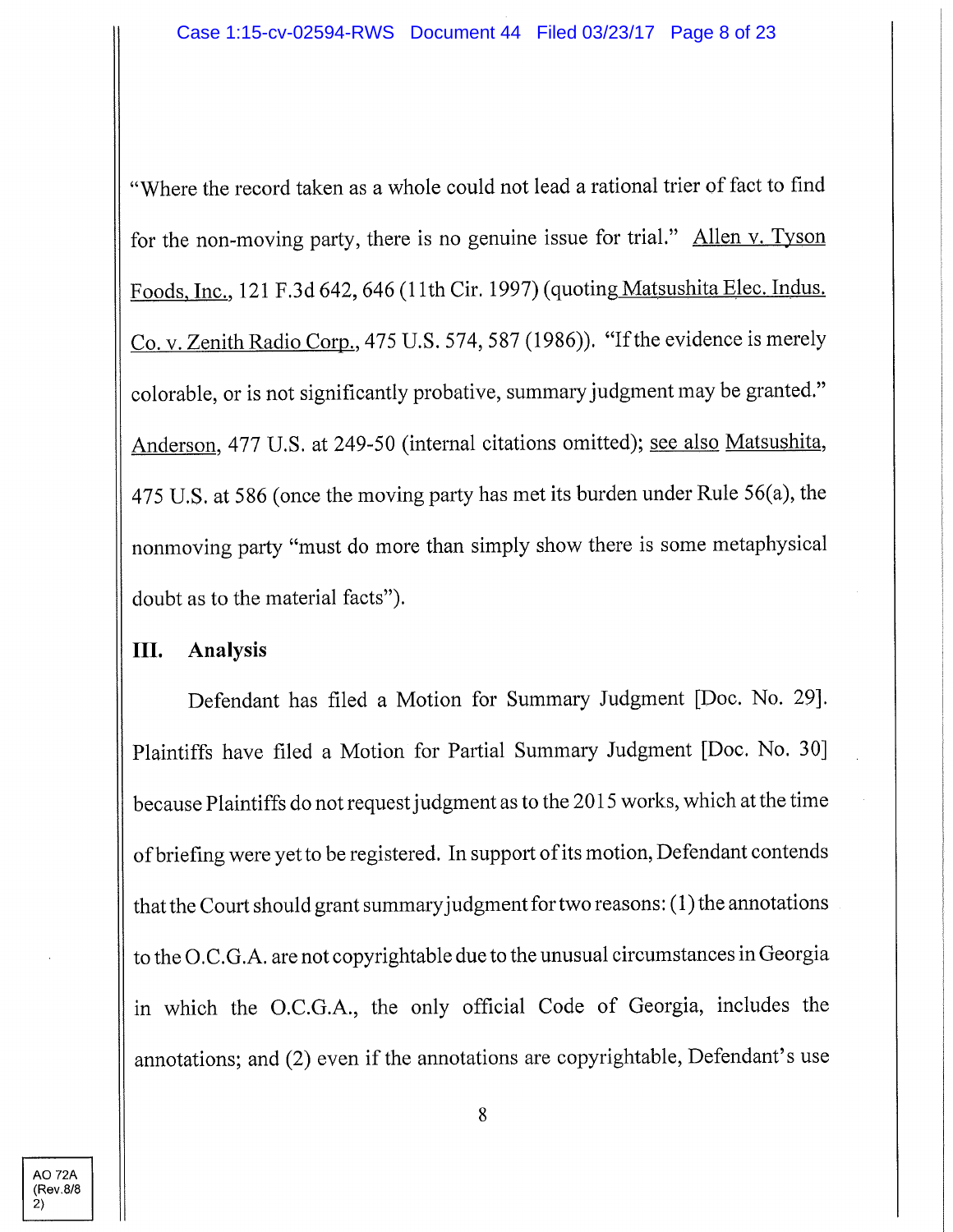constitutes a non-infringing fair use of the copyrighted work.

# **A. Copyrightability of the O.C.G.A.**

In order to establish a case of direct copyright infringement, Plaintiffs must demonstrate that: (1) they own a valid copyright in the allegedly infringing works, and (2) that Defendant copied the protected elements of the works. Peter Letterese & Assocs. **V.** World Inst, of Scientologv Enters.. Int'l 533 F.3d 1287,1300 (11th Cir. 2008) (citing Feist Publ'ns. Inc. v. Rural Tel. Serv. Co.. 499 U.S. 340, 361  $(1991)$ ). The parties have stipulated that, outside of the works published in 2015, each of the O.C.G.A. works is the subject of a copyright registration [Doc. No. 17, ^17]. A certificate of copyright registration made within five years after first publication of the work constitutes "prima facie evidence of the validity of the copyright and of the facts stated in the certificate." Latimer v. Roaring Toyz. Inc.. 601 F.3d 1224, 1233 (11th Cir. 2010); 17 U.S.C. § 410(c). Production of these registrations shifts the burden to Defendant to establish that the registered works are not copyrightable. Latimer. 601 F.3d at 1233.

The Copyright Act extends protection to copyright owners "in original works of authorship fixed in any tangible medium of expression, now known or later developed, from which they can be perceived, reproduced, or otherwise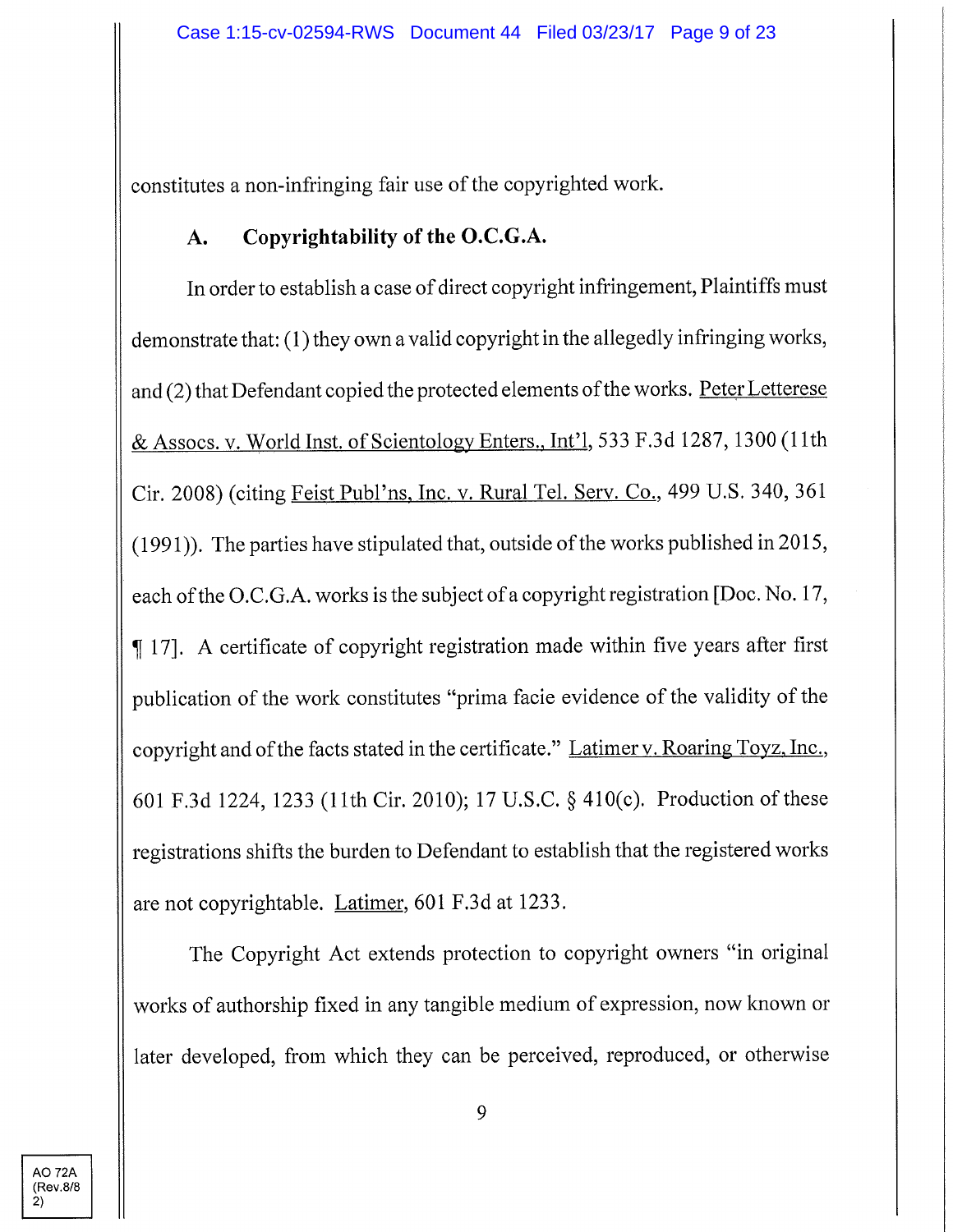communicated, either directly or with the aid of a machine or device." 17 U.S.C. § 102(a). The Supreme Court instructs that the amount of originality required to extend copyright protection to a work is exceedingly low, that only a "modicum of creativity" is needed, and that copyright protection will be provided to the work "no matter how crude, humble or obvious it might be." Feist, 499 U.S. at 345-46.

The Copyright Act itself specifically lists "annotations" in the works entitled to copyright protection. 17 U.S.C. § 101. A long line of cases recognizes copyright protection for annotated cases and statutes. See, e.g., W.H. Anderson Co. **V.** Baldwin Law Pub. Co.. 27 F.2d 82 (6th Cir. 1928); Lawrence v. Dana. 15 F. Cas. 26 (CCD. Mass. 1869). Moreover, the United States Copyright Office's own treatise expressly recognizes the protectability of annotations. U.S. COPYRIGHT OFFICE, COMPENDIUM OF U.S. COPYRIGHT OFFICE PRACTICES §§ 313.6(C)(2), 717.1 (3d ed. 2014) (stating also that "[a] legal publication that analyzes, annotates, summarizes, or comments upon a legislative enactment, a judicial decision, an executive order, an administrative regulation, or other edicts of government may be registered as a non-dramatic literary work"). In fact, the Copyright Office has a long history of registering annotated statutes, such as Copyright Reg. AA000020419 for Vernon's Annotated Statutes of the State of

**AO 72A** (Rev.8/8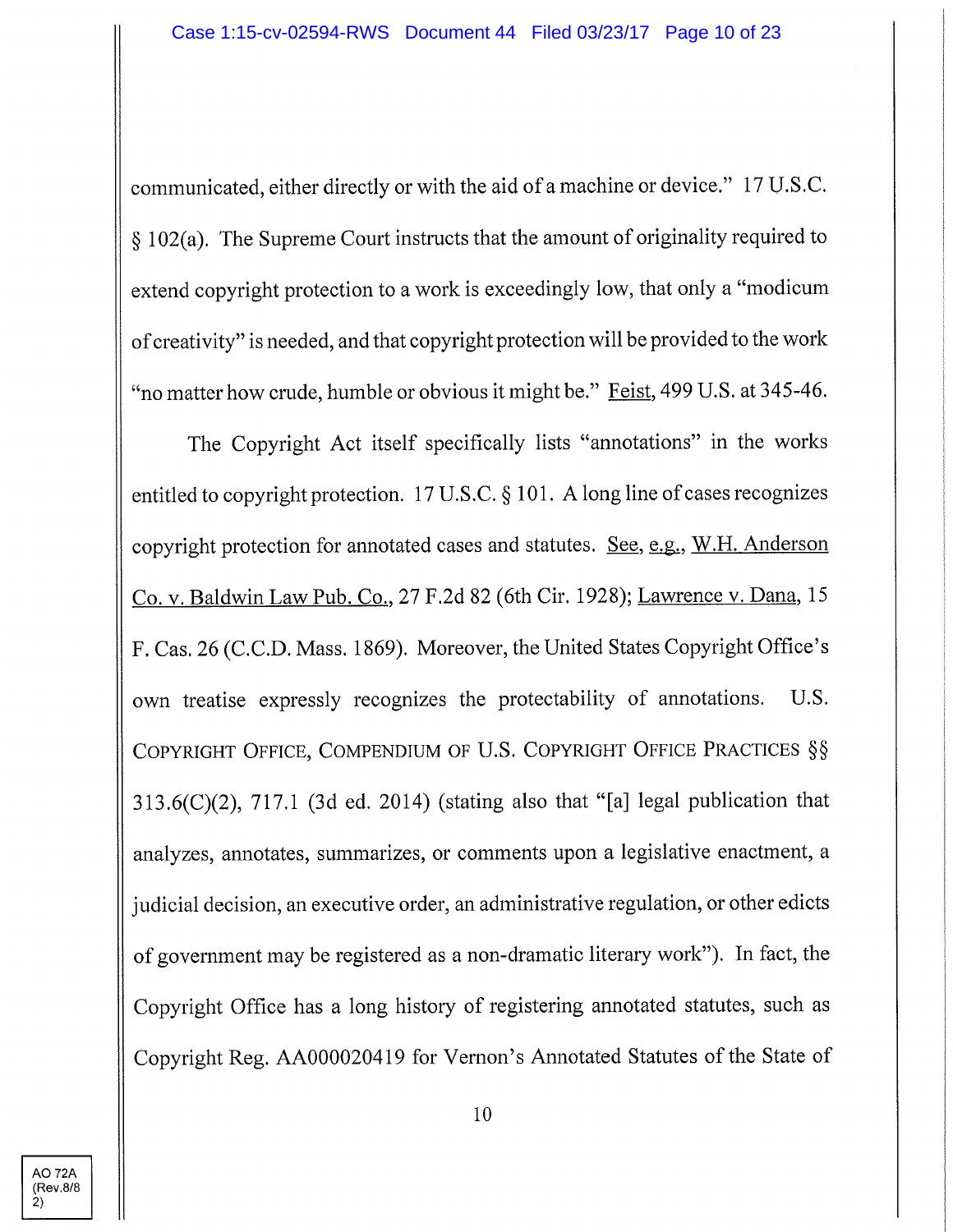Texas and Copyright Reg. TX0008001813 for Annotated Statutes of New Mexico 2015 Advance Code Service. Defendant admits that annotations in an unofficial Code would be copyrightable [Doc. No. 17-4, p. 2].

Here, Defendant argues that these annotations to the O.C.G.A. are not copyrightable, but the Court disagrees. The Court acknowledges that this is an unusual case because most official codes are not annotated and most annotated codes are not official. The annotations here are nonetheless entitled to copyright protection. The Court finds that Callaghan v. Mvers. 128 U.S. 617 (1888), in which the Court found annotations in a legal reporter were copyrightable by the publisher, is instructive. Defendant itself has admitted that annotations in an unofficial reporter would be copyrightable, and the Court finds that the Agreement does not transform copyrightable material into non-copyrightable material.

Furthermore, a transformation of an annotation into one uncopyrightable unit with the statutory text would be in direct contradiction to current Georgia law. The U.S. Copyright Office has stated: "As a matter of longstanding public policy, the U. S. Copyright Office will not register a government edict that has been issued by any state." Compendium of U.S. Copyright Office Practices  $\S 313.6(C)(2)$  (3d ed. 2014). However, the Copyright Compendium makes clear that the Office may

**AO 72A** (Rev.8/8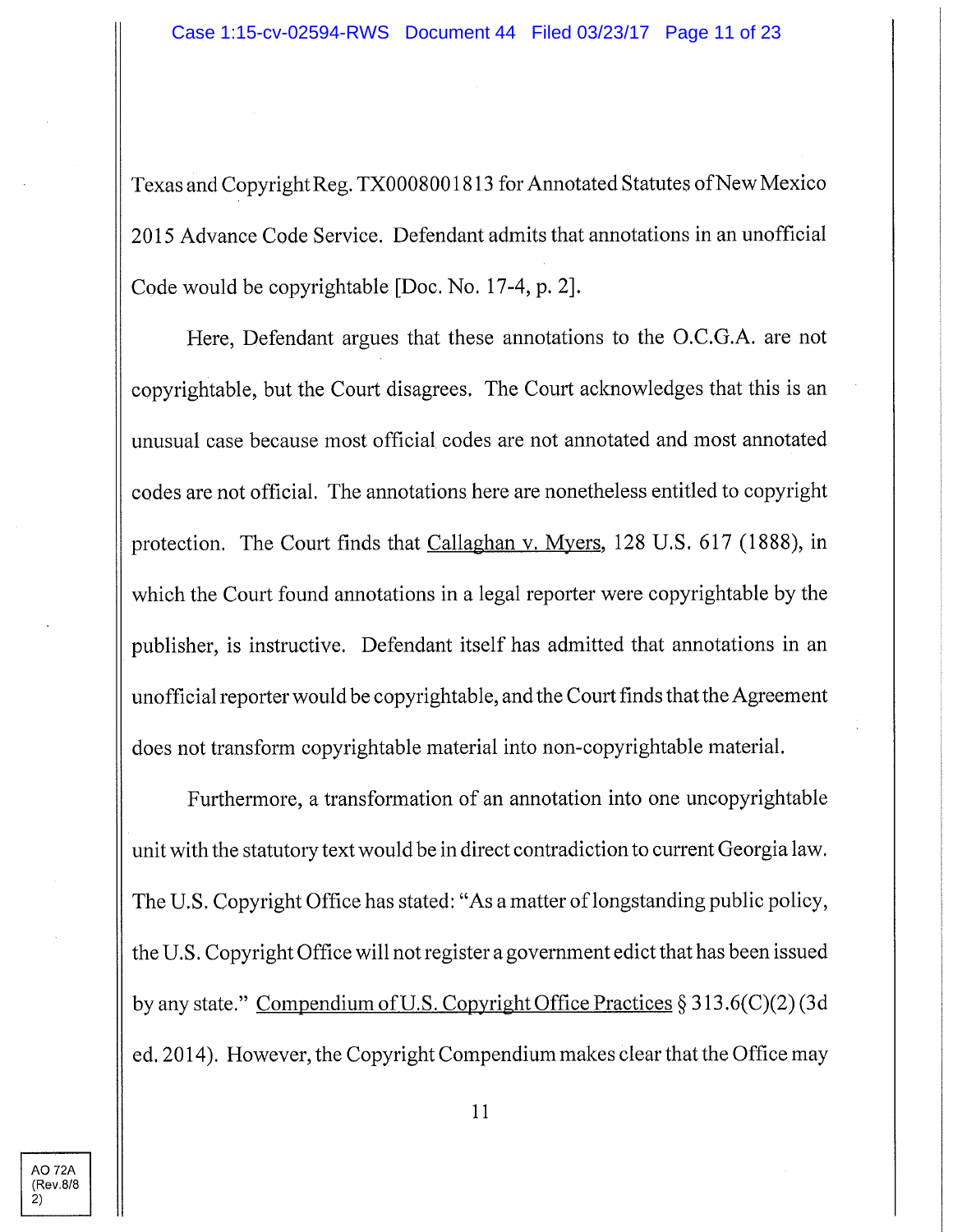register annotations that summarize or comment upon legal materials unless the annotations have the force of law. Only those government documents having the force of law are uncopyrightable. Id,

The entire O.C.G.A. is not enacted into law by the Georgia legislature and does not have the force of law. The Georgia General Assembly has passed not just one but three different statutes to make clear that the O.C.G.A. contains both law and commentary. O.C.G.A. § 1-1-1 distinguishes the statutory and non-statutory commentary portions of the O.C.G.A.:

The statutory portion of the codification of Georgia laws prepared by the Code Revision Commission and the Michie Company pursuant to a contract entered into on June 19,1978, is enacted and shall have the effect of statutes enacted by the General Assembly of Georgia. The statutory portion of such codification shall be merged with annotations, captions, catchlines, history lines, editorial notes, crossreferences, indices, title and chapter analyses, and other materials pursuant to the contract and shall be published by authority of the state pursuant to such contract and when so published shall be known and may be cited as the "Official Code of Georgia Annotated."

O.C.G.A. § 1-1-7 first enacted as a session law in 1982 further states:

Unless otherwise provided in this Code, the descriptive headings or catchlines immediately preceding or within the text of the individual Code sections of this Code, except the Code section numbers included in the headings or catchlines immediately preceding the text of the Code sections, and title and chapter analyses do not constitute part of the law and shall in no manner limit or expand the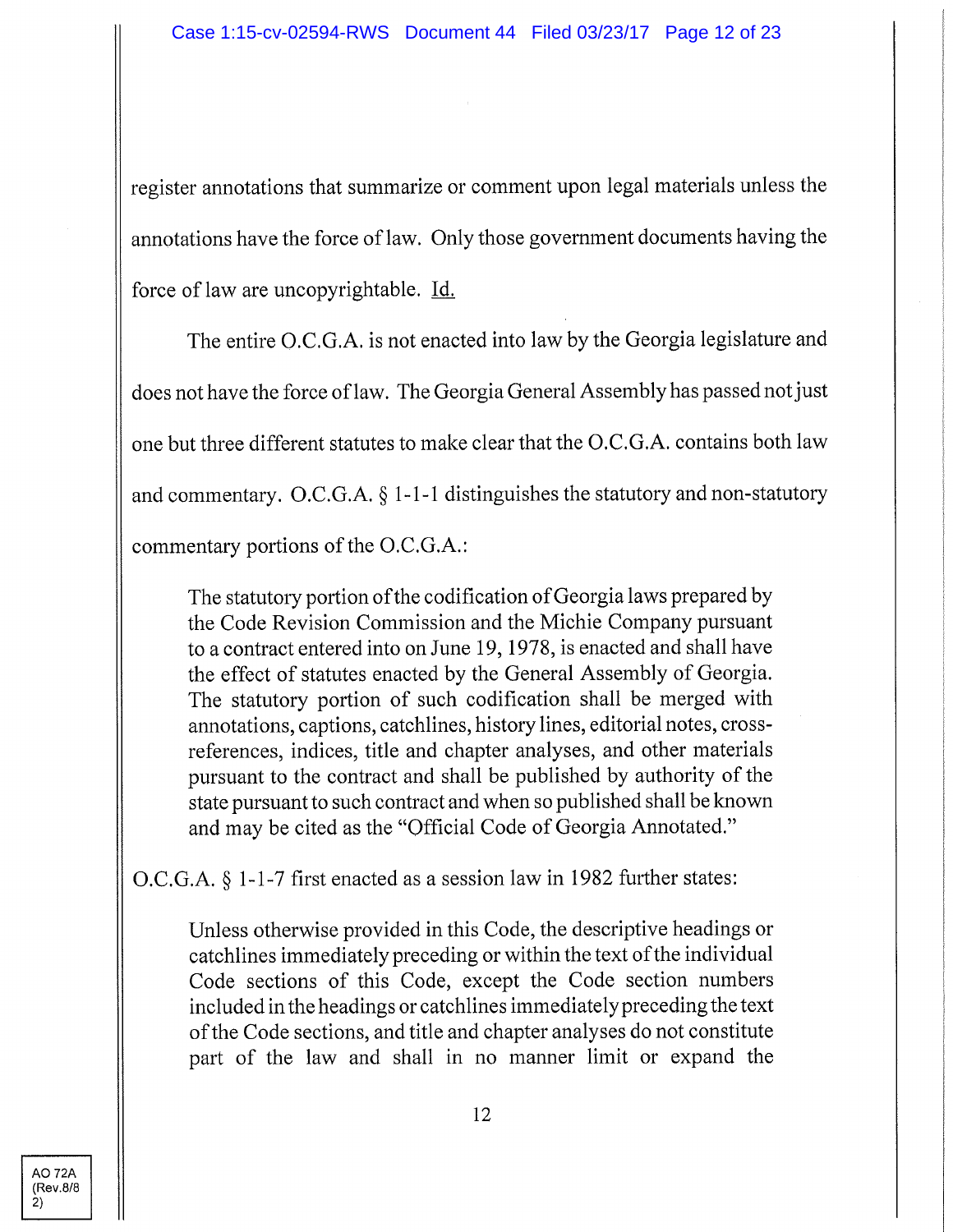construction of any Code section. All historical citations, title and chapter analyses, and notes set out in this Code are given for the purpose of convenient reference and do not constitute part of the law.

Finally, the State of Georgia sessions laws include the following:

Annotations; editorial notes; Code Revision Commission notes; research references; notes on law review articles; opinions of the Attorney General of Georgia; indexes; analyses; title, chapter, article, part, and subpart captions or headings, except as otherwise provided in the Code; catchlines of the Code sections or portions thereof, except as otherwise provided in the Code; and rules and regulations of state agencies, departments, boards, commissions, or other entities which are contained in the Official Code of Georgia Annotated are not enacted as statutes by the provisions of this Act.

2014 Ga. Laws 866, 2015 Ga. Laws 5, § 54.

Finally, Defendant has argued that the merger doctrine applies here and bars copyrightability. Under the merger doctrine, "expression is not protected in those instances where there is only one or so few ways of expressing an idea that protection of the expression would effectively accord protection to the idea itself." BUC Int'l Corp. v. Int'l Yacht Council Ltd., 489 F.3d 1129, 1142 (11th Cir. 2007) (internal quotation marks omitted). Such is not the case here. The mere fact that the judicial summaries in the O.C.G.A. are distinctly different from corresponding annotations in West's Code Annotated belies the applicability of the merger doctrine. There is no question that there are a multitude of ways to write a

AO 72A (Rev,8/8 2)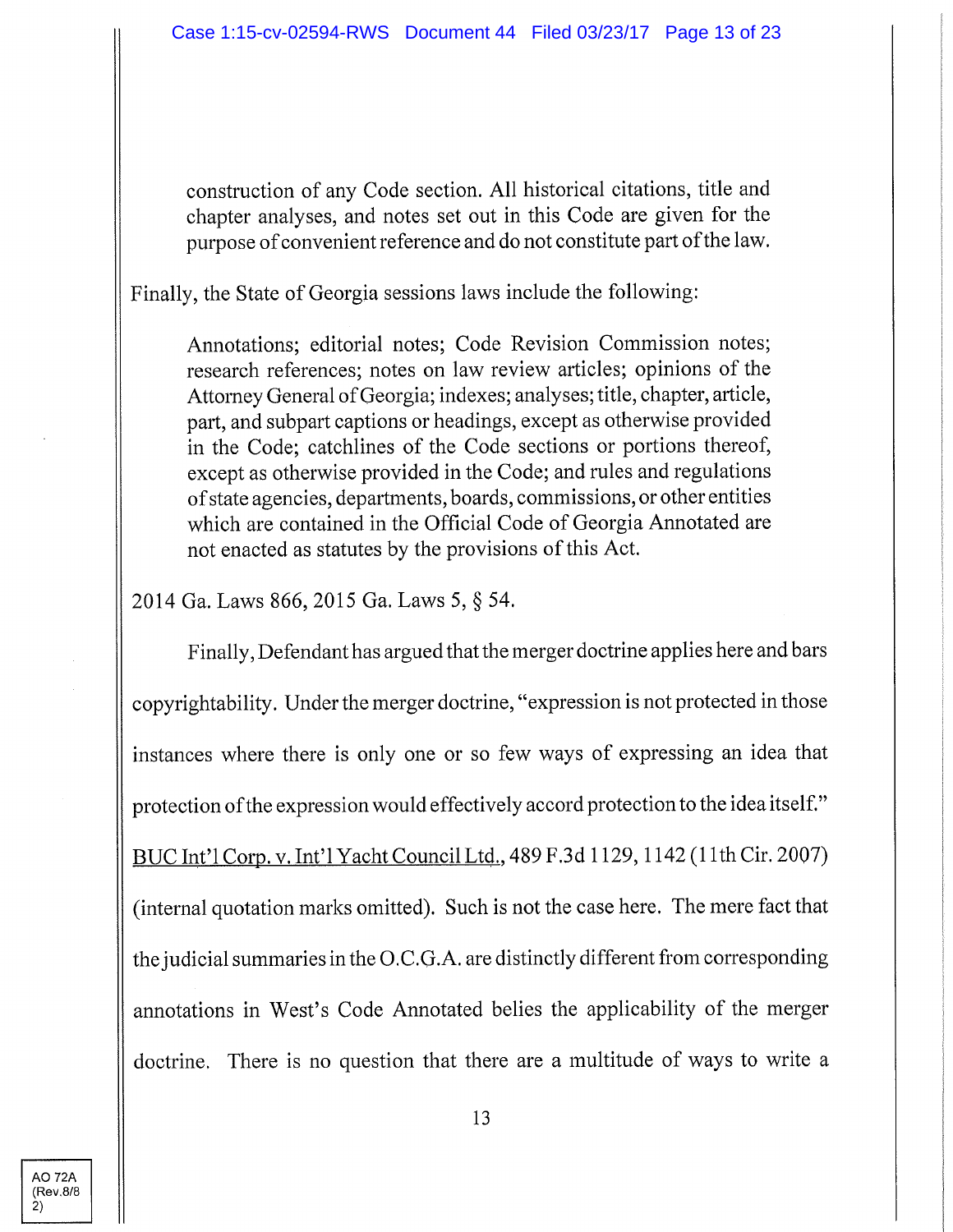paragraph summarizing a judicial decision, and further, a multitude of ways to compile the different annotations throughout the O.C.G.A. Therefore, the Court finds that the merger doctrine is inapplicable here.

For the reasons discussed above, the Court finds that the annotations of the O.C.G.A. are copyrightable.

### **B. Fair Use**

Since the Court has found that the armotations of the O.C.G.A. are entitled to copyright protection, the Court will now address Defendant's arguments regarding fair use. A claim of fair use is an affirmative defense with the burden of proof on the putative infringer. See Harper & Row, Publishers v. Nation Enters.. 471 U.S. 539, 562 (1985); Cambridge Univ. Press v. Patton. 769 F.3d 1232, 1280 (11th Cir. 2014). In determining whether application of the fair use doctrine is appropriate, the Copyright Act mandates the review of four factors: (1) the purpose and character of the use, including whether such use is of a commercial nature or is for nonprofit educational purposes; (2) the nature of the copyrighted work; (3) the amount and substantiality of the portion used in relation to the copyrighted work as a whole; and (4) the effect of the use upon the potential market for or value of the copyrighted work. 17 U.S.C. § 107. These four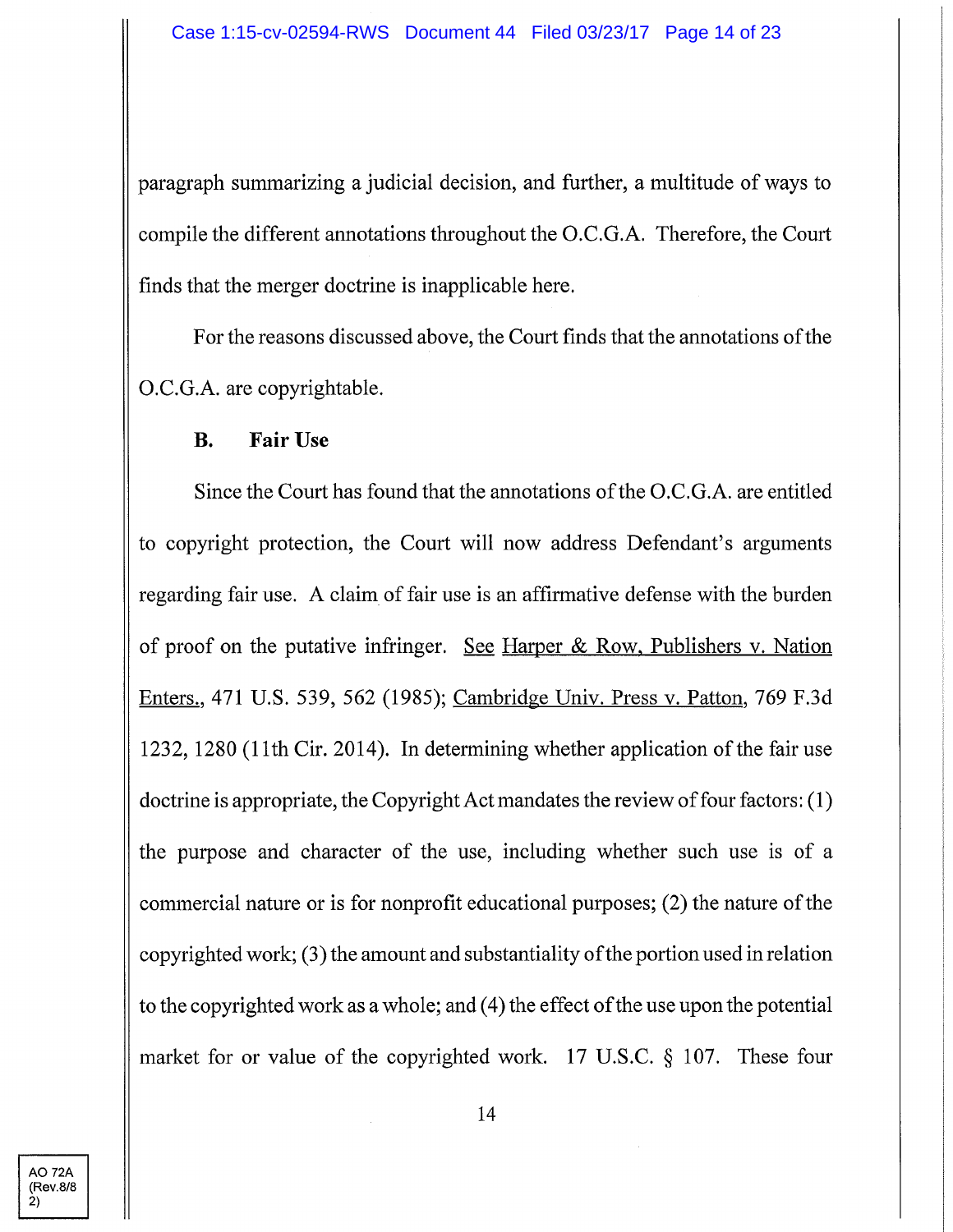statutory factors are not to be treated in isolation from one another. See Campbell **V.** Acuff-Rose Music. Inc.. 510 U.S. 569, 578 (1994). Rather, "[a]ll are to be explored, and the results weighed together, in light of the purposes of copyright." Id. at 578.

## **i. Purpose and character of the use**

The first factor that the Court must consider is the purpose and character of Defendant's use of the copyrighted work. The Court must consider multiple factors, including (1) the extent to which the use is "transformative" rather than merely a superseding use of the original work, and (2) whether the use is for a nonprofit educational purpose, as opposed to a commercial purpose. Peter Letterese & Assocs. v. World Inst, of Scientologv Enters.. 533 F.3d 1287, 1309 (11th Cir. 2008). The Eleventh Circuit instructs:

A transformative work is one that adds something new, with a further purpose or different character, altering the first work with new expression, meaning or message. On the other hand, a work that is not transformative, and that merely supersedes the objects of the original creation, is less likely to be entitled to the defense of fair use because of the greater likelihood that it will supplant the market for the copyrighted work, fulfilling demand for the original.

Id. at 1310 (internal citations and quotation marks omitted).

Defendant does not transform the annotations. It does not add, edit, modify,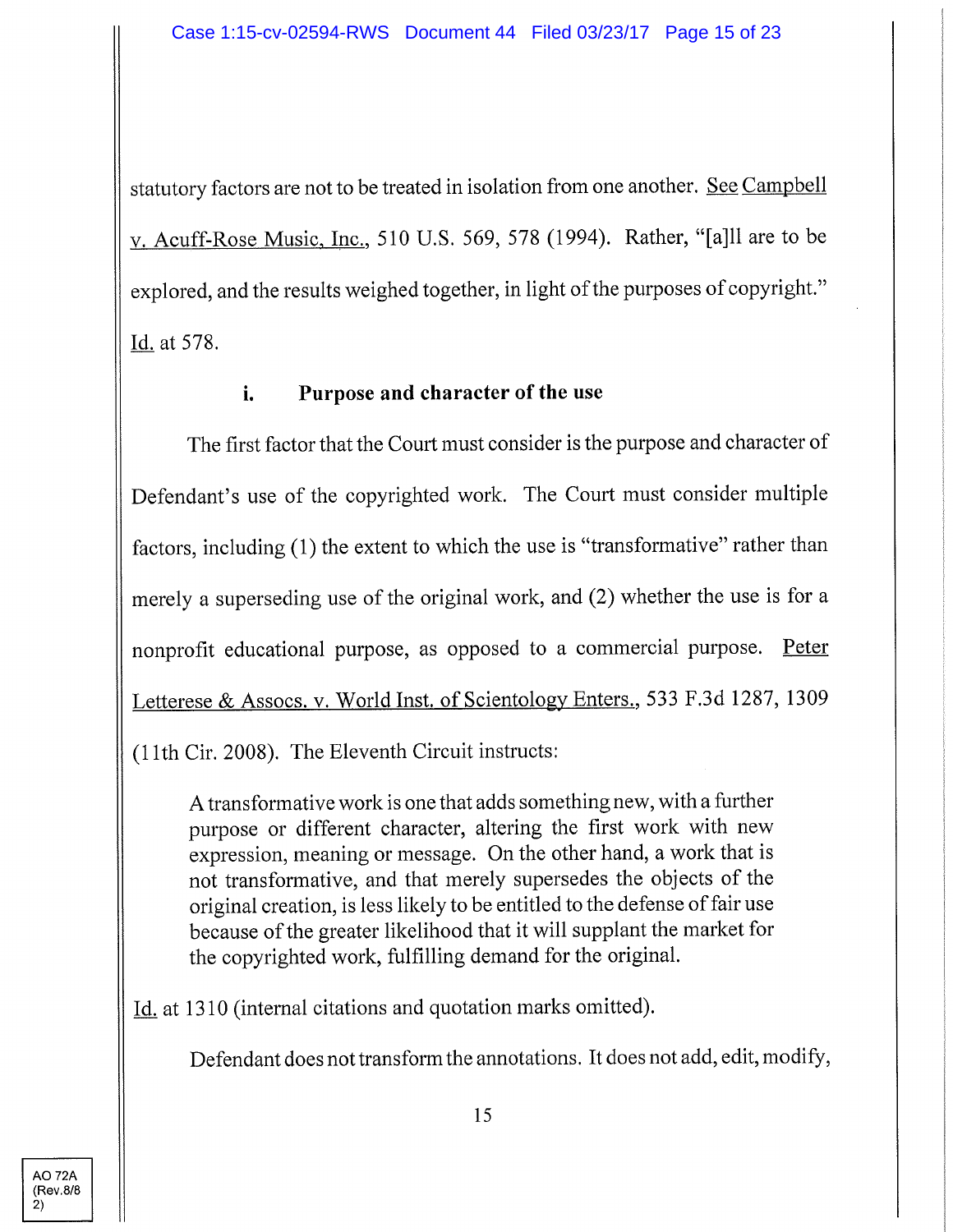comment on, criticize, or create any analysis or notes of its own. Defendant's justification in support of its verbatim copying and free distribution without authorization is that it purports to provide wider distribution of the annotations. Courts have routinely rejected arguments that this is transformative use. See, e.g., Author's Guild. Inc. v. HathiTrust. 755 F.3d 87,101 (2d Cir. 2014) ("[Tjhe district court concluded that the 'use of digital copies to facilitate access for print-disabled persons is a transformative' use. This is a misapprehension; providing expanded access to the print disabled is not 'transformative'") (citation omitted)); Seltzer v. Green Day, Inc., 725 F.3d 1170, 1177 (9th Cir. 2013) ("In the typical 'nontransformative' case, the use is one which makes no alteration to the expressive content or message of the original work." (emphasis omitted)). Defendant's verbatim copying and posting of the annotations is expressly designed to supplant the O.C.G.A. as already distributed and made available online by Lexis/Nexis, which is not transformative.

The Court must also consider whether Defendant's use is for a nonprofit educational purpose, as opposed to a commercial purpose. That Defendant is a nonprofit does not end the inquiry pursuant to  $\S 107(1)$ . The Supreme Court has explained that "[t]he crux of the profit/nonprofit distinction is not whether the sole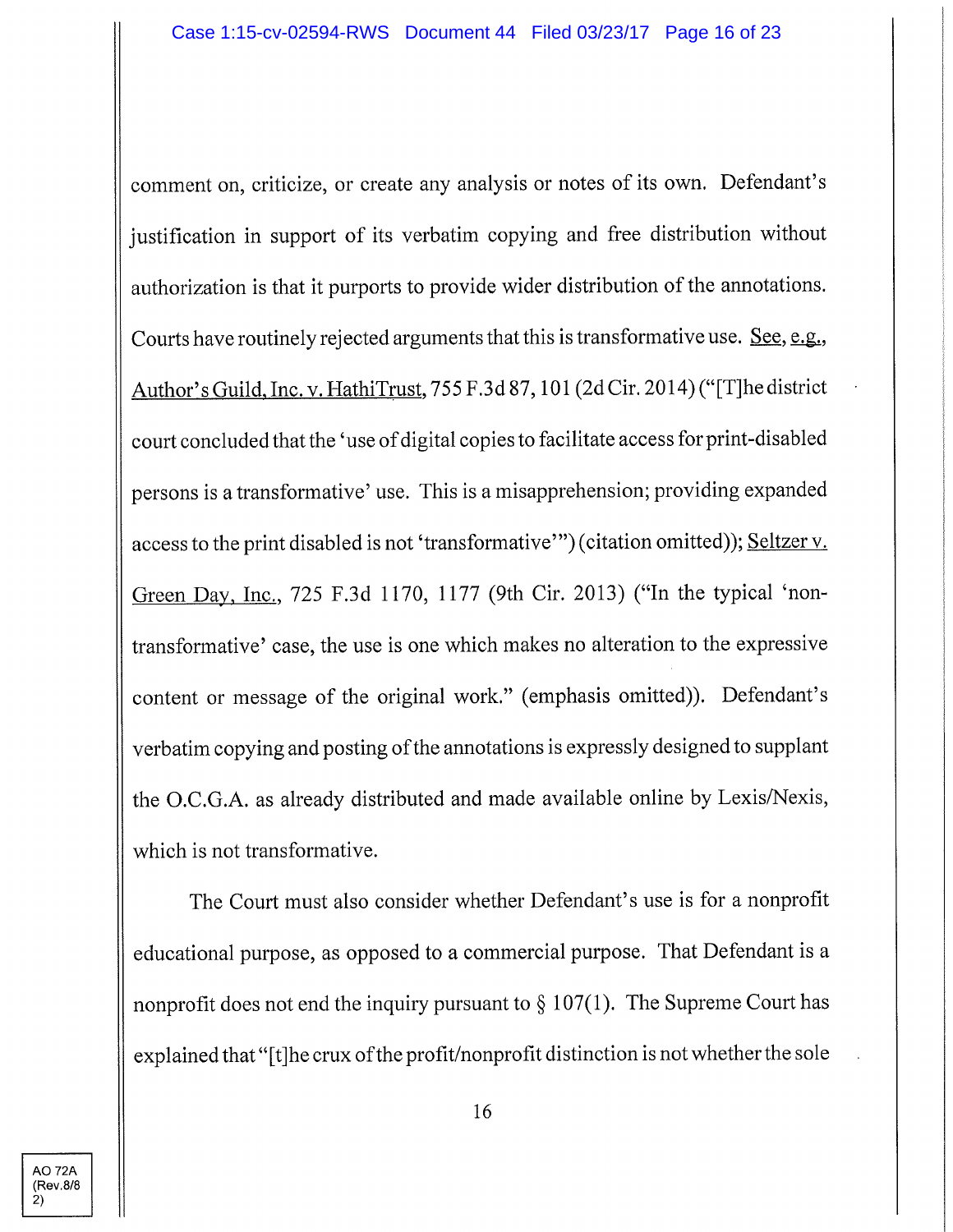motive of the use is monetary gain but whether the user stands to profit from exploitation of the copyrighted material without paying the customary price." Harper & Row, 471 U.S. at 562. Courts in several cases have found that educational use of copyrighted works by a nonprofit entity (or an individual associated with such an entity) was commercial even though the secondary user was not selling the items in question; "profit" may take the form of an indirect economic benefit or a non-monetary, professional benefit. See, e.g., Soc'y of Holy Transfiguration Monastery. Inc. v. Gregory. 689 F.3d 29, 61 (1st Cir. 2012) (finding that the first factor weighed against fair use where an archbishop used copyrighted translations of a religious text on his website; although the use was educational, the archbishop profited from the use, in part, in the form of enhanced professional reputation; Worldwide Church of God v. Phila. Church of God, Inc., 227 F.3d 1110,1118 (9th Cir. 2000) (finding the first factor weighed against fair use where a religious organization distributed copies of a copyrighted book for use in its religious observance; the use was nontransformative, and although the use was educational, the organization profited indirectly by using the work to attract new members who would tithe ten percent of their income); Weissmann v. Freeman. 868 F.2d 1313,1324 (2d Cir. 1989) (finding that the first factor weighed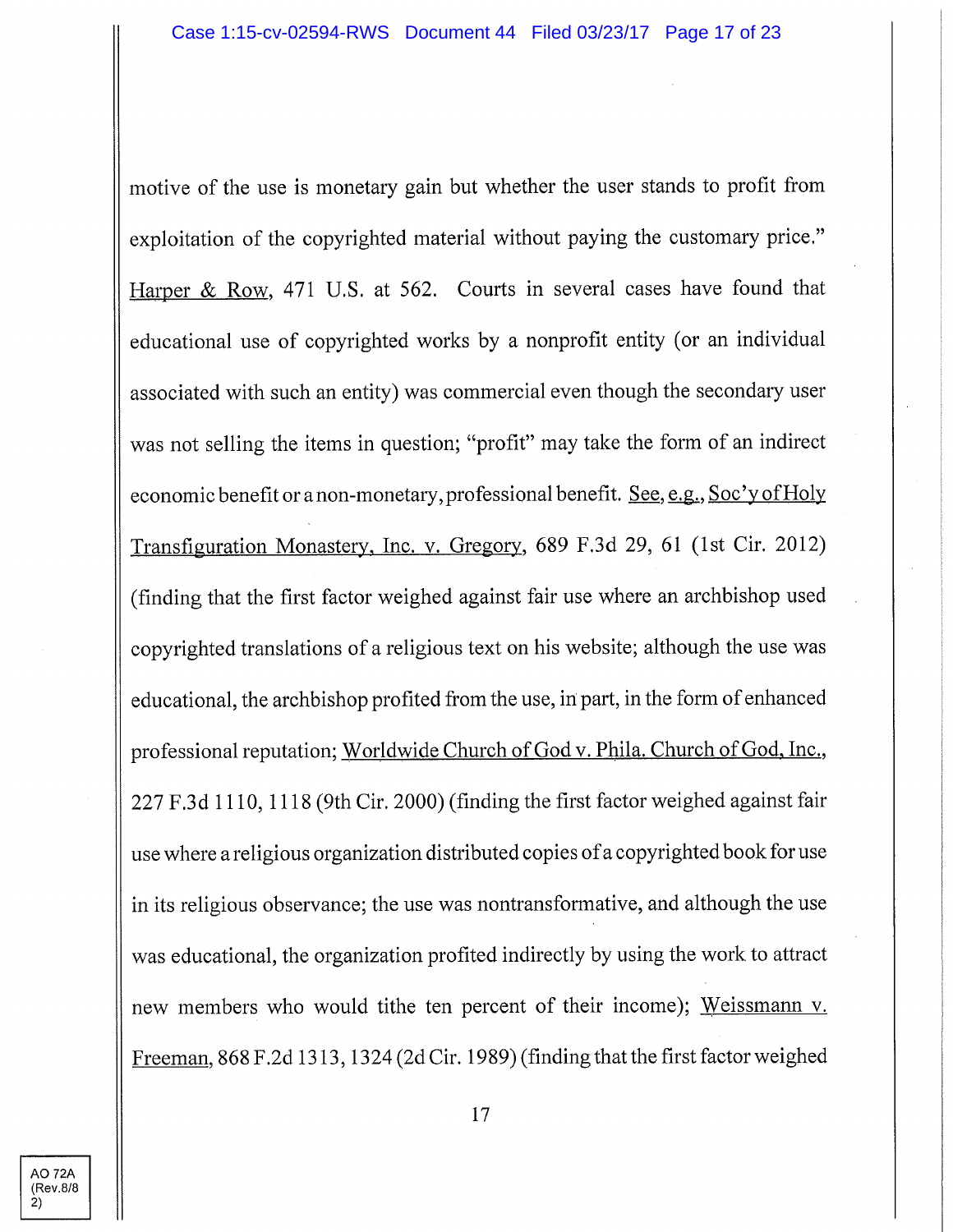against fair use where a professor claimed an assistant's paper as his own work and copied it for use in his class, under the professor's name, because the professor profited from the use by enhancing his professional reputation and gaining a valuable authorship credit).

In this case. Defendant's business involves copying and providing what it deems to be "primary legal materials" on the Internet. Defendant is paid in the form of grants and contributions to further its practice of copying and distributing copyrighted materials. Defendant has also published documents that teach others how to take similar actions with respect to government documents. Therefore, the Court finds that Defendant "profits" by the attention, recognition, and contributions it receives in association with its copying and distributing the copyrighted O.C.G.A. annotations, and its use was neither nonprofit nor educational.

### **ii. Nature of the copyrighted work**

The second factor that the Court must consider is the nature of the copyrighted work. The selection, writing, editing, statutory commentary, and creativity of the annotations requires skill and analysis in reviewing a wealth of materials and drafting original materials to inform and educate users about courts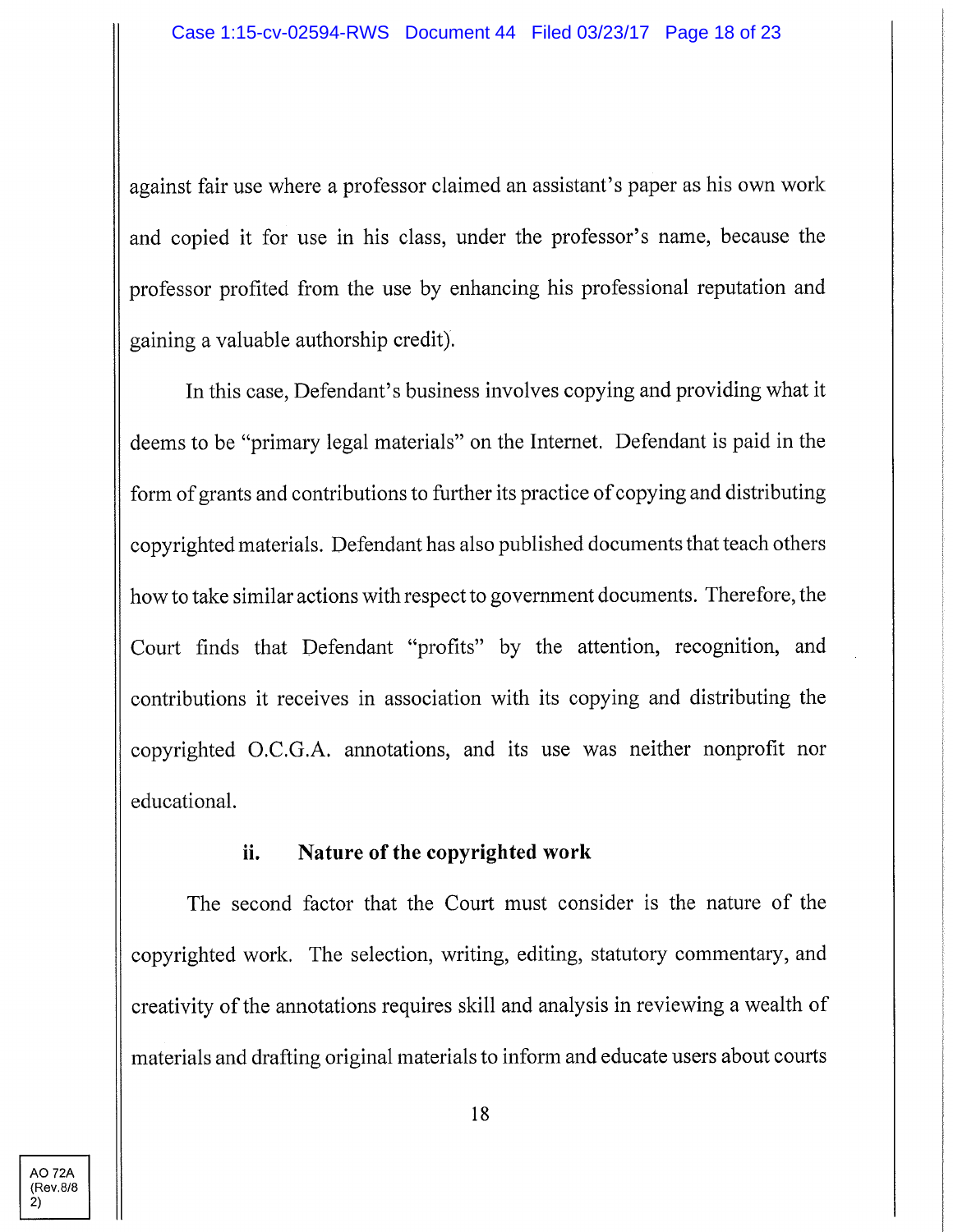and agencies applying the Georgia code and their citation in third party materials. The creation ofthe annotations requires a tremendous amount of work from a team of editors. These efforts confirm that the armotations are original works entitled to broad copyright protection.

The fact that the annotations contain fact and not fiction does not end the inquiry for fair use purposes. Indeed, the Eleventh Circuit admonished the district court in Patton for exactly this approach:

> Here, the District Court held that "because all of the excerpts are informational and educational in nature and none are fictional, fair use factor two weights in favor of Defendants. Cambridge Univ. Press. 863 F.Supp.2d at 1242. We disagree. . . . Accordingly, we find that the District Court erred in holding that the second factor favored fair use in every instance. Where the excerpts of Plaintiffs' works contained evaluative, analytical, or subjectively descriptive material that surpasses the bare facts necessary to communicate information, or derives from the author's experiences or opinions, the District Court should have held that the second factor was neutral, or even weighed against fair use in cases of excerpts that were dominated by such material.

Patton. 769 F.3d 1269-1270. The annotations in this case contain exactly the evaluative, analytical, or subjectively descriptive analysis and guidance that the Eleventh Circuit addressed in Patton. Thus, the second factor is, at best, neutral as between these parties.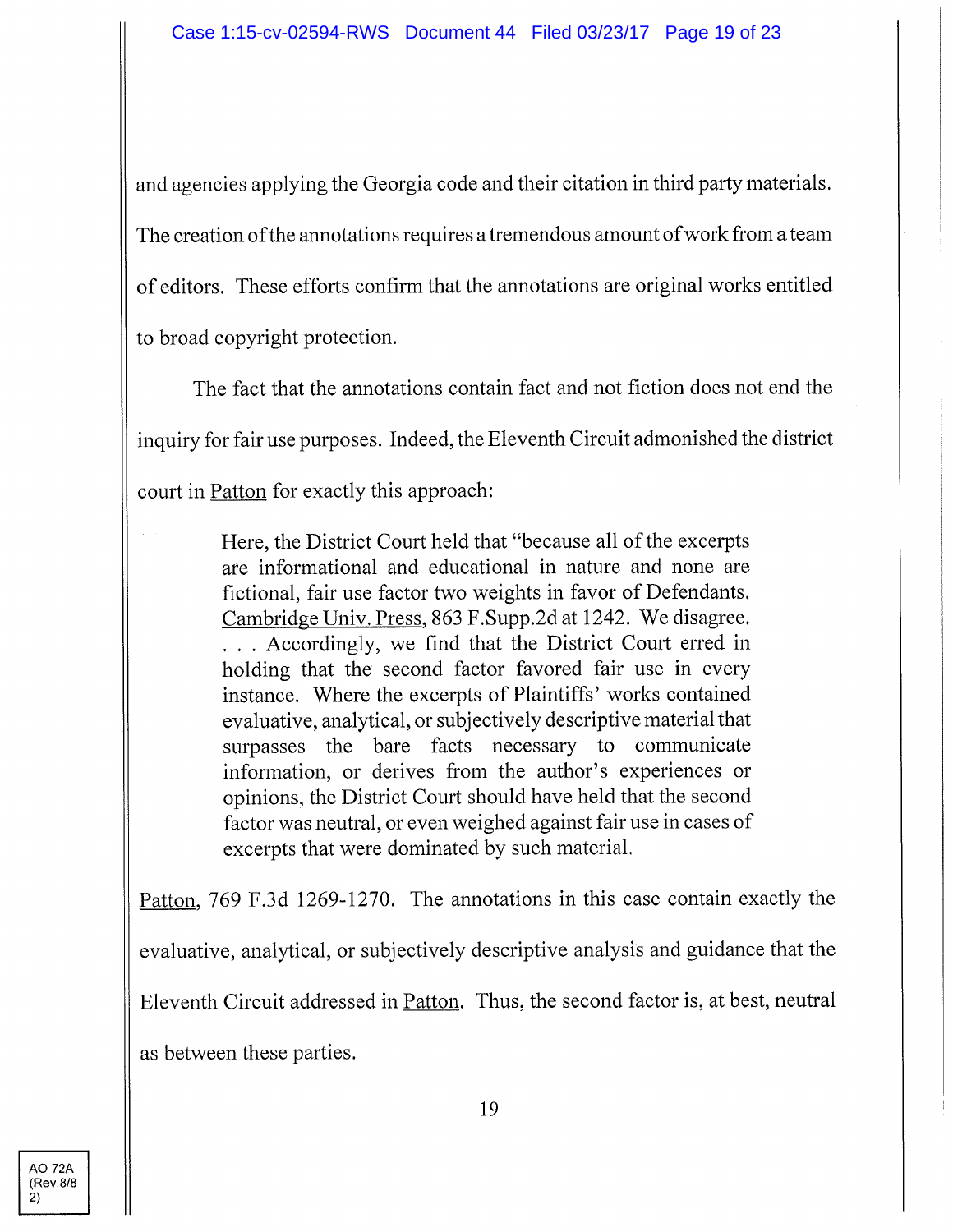### iii. Amount and substantiality of the portion used

The third factor that the Court must consider is "the amount and substantiality of the portion used in relation to the copyrighted work as a whole." 17 U.S.C. § 107(3). A court must ask whether the defendant has "helped [itself] overmuch to the copyrighted work in light of the purpose and character of the use." Peter Letterese, 533 F.3d at 1314 (quoting Campbell, 510 U.S. at 587). This factor recognizes that the more of a copyrighted work that is taken in quantity and quality, the less likely the use is to be fair. See Harper & Row. 471 U.S. at 565 (holding that the third factor disfavored fair use because the defendant copied a qualitatively substantial portion of the original work, even though the defendants copied only approximately 300 words out of the 200,000 words in the plaintiffs' work). Indeed, where a defendant "uses virtually all of a copyrighted work, the fair use defense drifts even further out of its reach." Pac. & S. Co. v. Duncan, 744 F.2d 1490, 1497 (11th Cir. 1984). In this case. Defendant has misappropriated every single word of every annotation using a bulk industrial electronic scanner.

### **iv. Effect on the potential market**

The fourth factor that the Court must consider is "the effect of the use upon the potential market for or value of the copyrighted work." 17 U.S.C. § 107(4).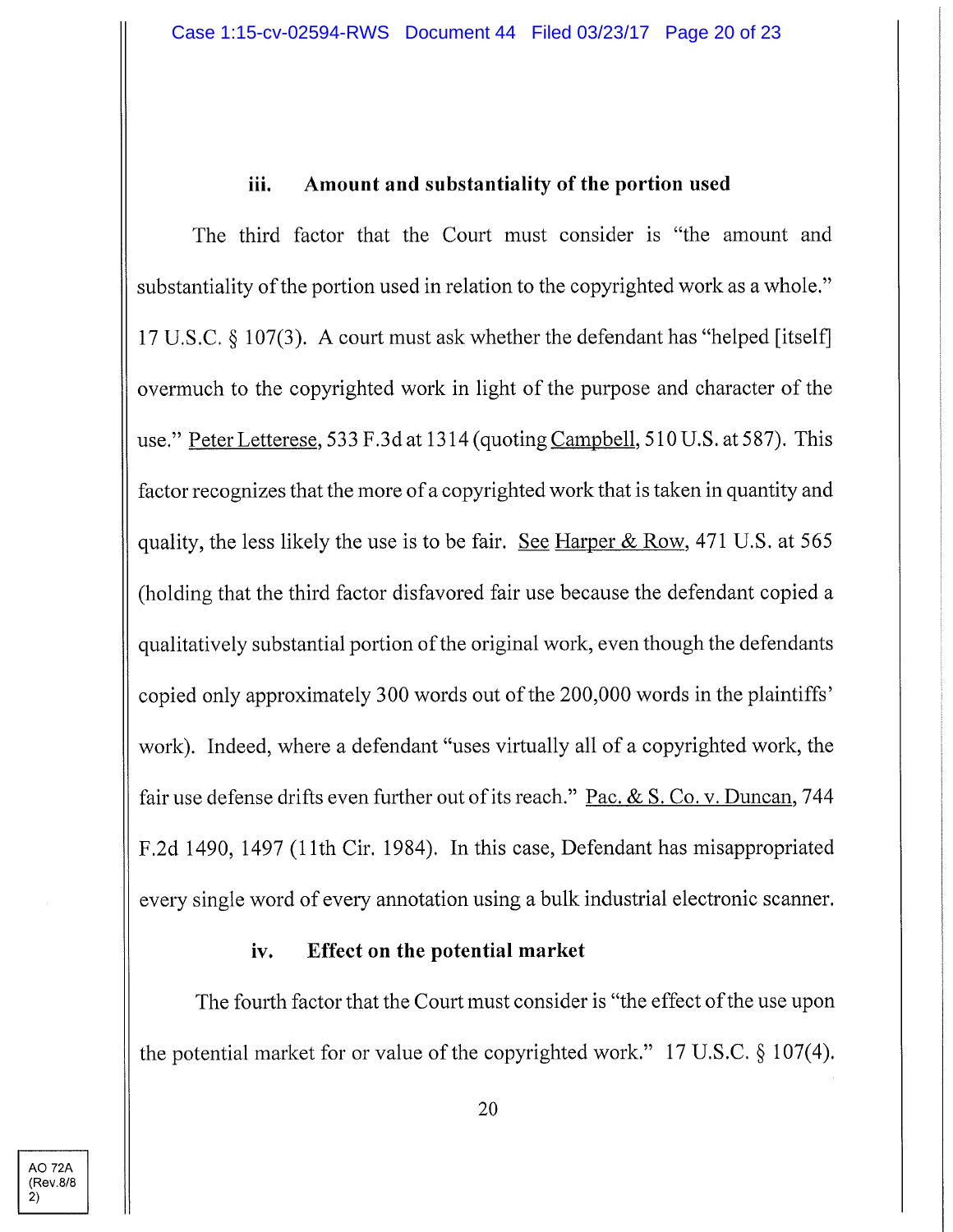The "central question" is whether, assuming that everyone engaged in the defendant's conduct, the use "would cause substantial economic harm such that allowing [the conduct] would frustrate the purposes of copyright by materially impairing [the] incentive to publish the work." Patton, 769 F.3d at 1276. The Supreme Court has expressly stated that this factor forms the most central inquiry of the fair use doctrine. Harper & Row, 471 U.S. at 566 (stating "[t]his factor is undoubtedly the single most important element of fair use").

Plaintiffs have established the markets for the O.C.G.A. works: printed publications, CD-ROM, and subscription services. When considering Defendant's actions being performed by everyone, it is inevitable that Plaintiffs' markets would be substantially adversely impacted. A judicial decree that Defendant's wholesale copying of the copyrighted annotations constitutes a fair use would hinder the economic viability of creating and maintaining the O.C.G.A. because people would be less likely to pay for annotations when they are available for free online.

Additionally, Lexis/Nexis's sole revenue to recoup the costs of preparation of the annotations is through hard copy sales and licensing online access to the O.C.G.A. as permitted by the Agreement. Because Defendant has copied every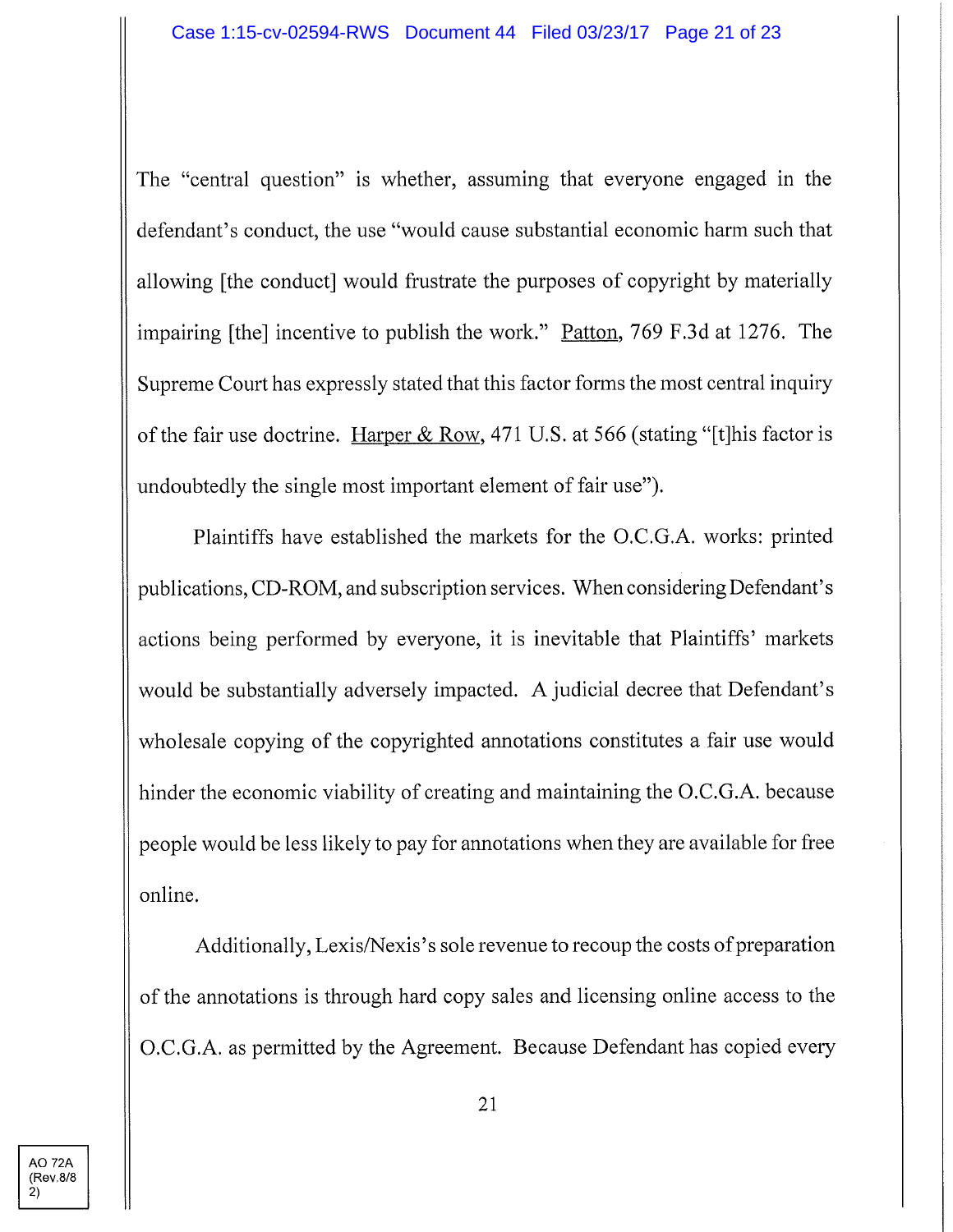word of the annotations verbatim and posted them free of charge, Defendant's misappropriation destroys Lexis/Nexis's ability to recover these costs. See Patton, 769 F.3d at 1275 ("Because Defendants' use is nontransformative and fulfills the educational purposes that Plaintiffs, at least in part, market their works for, the threat of market substitution here is great and thus the fourth factor looms large in the overall fair use analysis."). The revenues from such licensing reinforce the value of the O.C.G.A. and the damage that would be inflicted if the entire O.C.G.A. were made available for free,

## **v. Conclusion**

The Court has weighed all of the Campbell factors and finds that at least three of the four factors weigh in favor of Plaintiffs and against Defendant. As a result, the Court concludes that Defendant has not met its burden of proving fair use, and Plaintiffs are entitled to partial summaryjudgment.

## **IV. Conclusion**

Defendant's Motion for Summary Judgment [Doc. No. 29] is DENIED. Plaintiffs' Motion for Partial Summary Judgment [Doc. No. 30] is GRANTED. The parties are ORDERED to confer and to submit to the Court, within 14 days, a proposed briefing schedule to address the injunctive relief to which Plaintiffs are